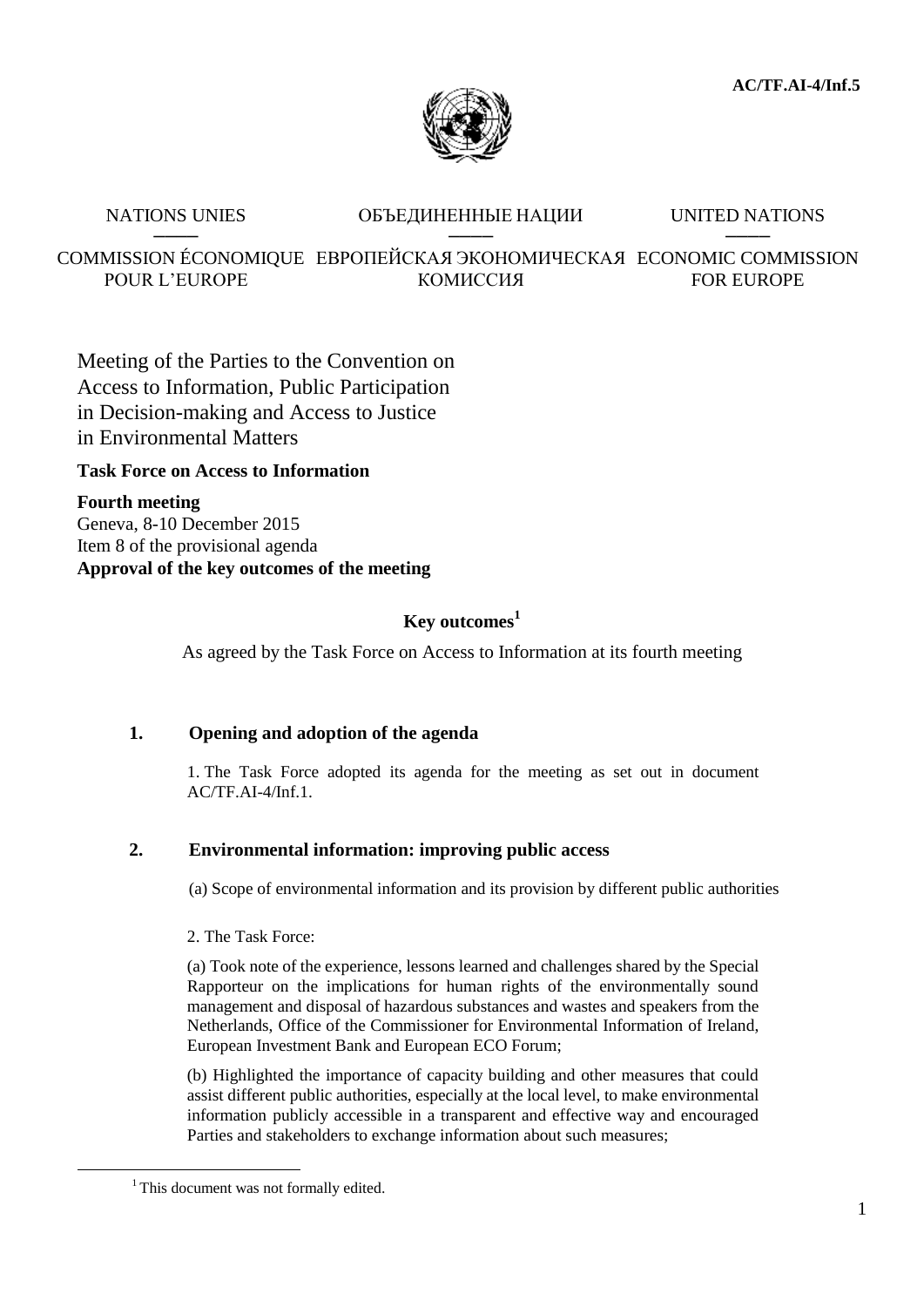(c) Encouraged Parties and stakeholders to take further steps and strengthen cooperation for advancing public access to information relating to the quality of the environment and emissions into the environment, hazardous substances and wastes, decision-making in environmental matters and environment-related product information as identified by the speakers.

(b) Quality of environmental information

3. The Task Force:

(a) Took note of the experience, lessons learned and challenges shared by the speakers from the United Kingdom and NGO "Green Dossier";

(b) Noted the positive role of open data initiatives and social media in improving the quality of environmental information;

(c) Reiterated the importance of practical measures ensuring public access to up to date, accurate and comparable environmental information and suggested that release of such information through the internet should be accompanied, as appropriate, by information on data source, date of its production or update, information on production and verification methodology, validation methods and interpretation data.

(c) Associate costs

4. The Task Force:

(a) Took note of the experience, lessons learned and challenges shared by the speaker from the Republic of Moldova;

(b) Encouraged Parties to continue their efforts, as appropriate, to remove any financial barriers in public access to environmental information;

(c) Invited Parties and stakeholders to address the issue of charges for supplying environmental information upon request in their capacity building and awareness raising activities for different public authorities dealing with the public access to environmental information.

### **3. The application of certain restrictions on access to environmental information in accordance with the Convention's provisions**

5. The Task Force:

(a) Took note of the positive developments, lessons learned and challenges shared by the speakers from Albania, Denmark, European Union, Italy, Poland, Romania, Serbia, Sweden, Switzerland, European Investment Bank, Transparency International, Justice and the Environment, Catalan Circle for Business, European Chemical Industry Council, EuropaBio, OECD Nuclear Energy Agency and Leuphana University and by Bulgaria in the written statement;

(b) Welcomed the initiatives of the Parties and stakeholders to widen open access to environmental information;

(c) Highlighted the importance of clear and predictable legal framework to ensure the legitimate application of the restrictions in public access to environmental information;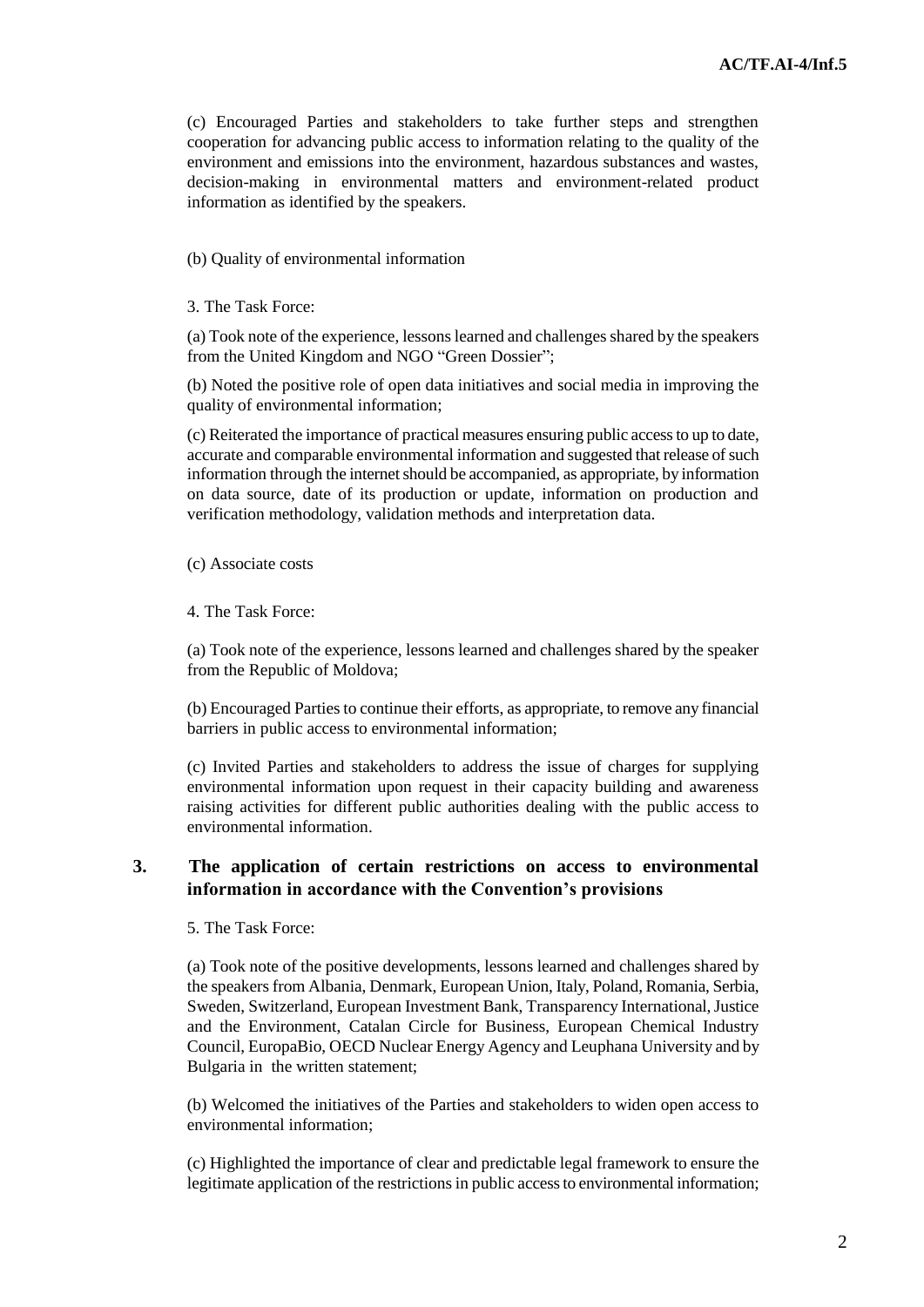(d) Reiterated the importance of maximum disclosure of information on emissions from all sources and of the exchange of practice on the interpretation of the scope of such information;

(e) Reiterated that each request related to the exempted information should be considered on a case-by-case basis exploring the option of separating out the remainder of the environmental information without prejudice to the confidentiality in accordance with article 4, paragraph 6, of the Convention:

(f) Reiterated the importance of capacity building and other practical measures on the legitimate application of the restrictions under the Convention;

(g) Invited Parties to provide more detailed information on the implementation of Convention's article 4, paragraph 4, through national implementation reports of the next reporting cycle, including with regard to the scope of information on emissions into the environment.

### **4. Effective dissemination of environmental information**

6. The Task Force:

(a) Took note of the innovative practices, lessons learned and challenges as highlighted by the speakers from Austria, Belarus, Slovakia, European Environment Agency and Coastal and Marine Union;

(b) Welcomed further steps taken by the Parties and stakeholders in advancing e-Government, Open Data and other similar initiatives and recognized the benefits of exchanging of experience on this matter;

(c) Took note of the information on the upgrade of the Aarhus Clearinghouse for Environmental Democracy;

(d) Strongly encouraged Parties to introduce Rich Site Summary (RSS) or other Application Programming Interface (APIs) feeds for news or other resources of the national nodes that are compatible with the requirements of the Aarhus Clearinghouse for Environmental Democracy as to enable harvesting these resources for the Clearinghouse;

(e) Took note of the revised questionnaire to monitor the progress in the implementation of the Recommendations of the Meeting of the Parties on electronic information tools (Decision II/3) (AC/TF.AI-4/Inf.3) and agreed to provide final comments by 10 January 2016;

(f) Requested the secretariat in consultation with the Chair to update as necessary and circulate the questionnaire to collect the updated information and to report at the fifth meeting of the Task Force on the results of the survey;

(g) Encouraged Parties to take part in the survey to monitor the progress in the implementation of the Recommendations of the Meeting of the Parties on electronic information tools (Decision II/3).